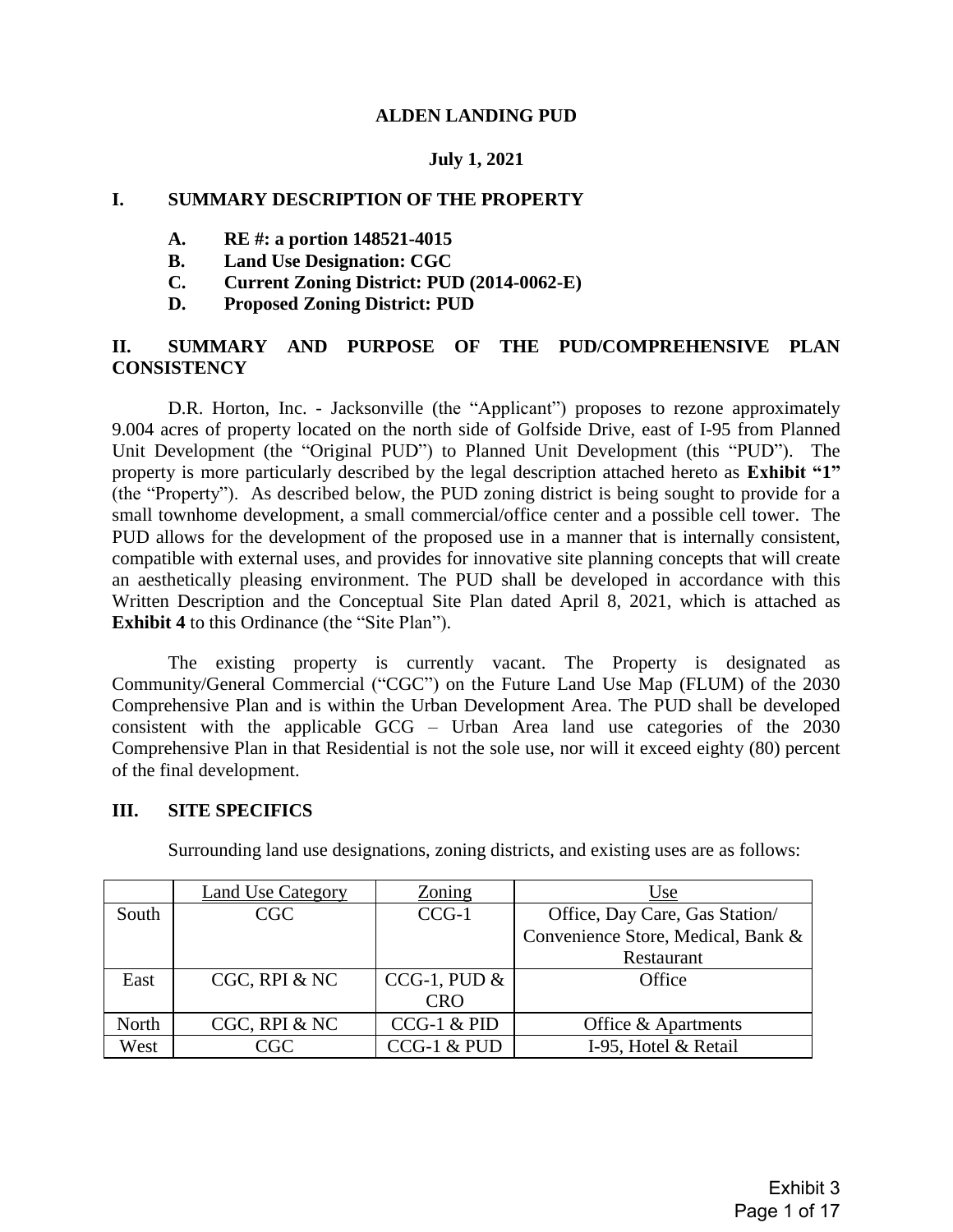## **IV. PUD DEVELOPMENT CRITERIA**

#### **A. Parcels - Permitted Uses**

This section of the Written Description addresses items required in Section 656.341(c)(2)(ii) of the Zoning Code: Permitted Uses and Structures, Permitted Accessory Uses and Structures, Minimum Lot Requirements (width/density/area), Maximum Lot Coverage by all Buildings and Structures, Minimum and/or Maximum Yard Requirements, and Maximum Height of Structures.

Within Parcel A, Residential Uses and Communication Tower.

Within Parcel B, Commercial/Office Uses.

#### **B. Residential Uses:**

That portion of the Property designated as Parcel A permits the following Residential Uses.

1. Permitted Uses and Structures.

a) Townhomes, rowhouses or condominiums, rental or fee simple, not to exceed fifty-two (52).

b) Temporary construction trailers and offices, leasing/sales/management offices, models and similar uses.

c) Amenity/recreation areas.

d) Home occupations meeting the performance standards and development criteria set forth in Part 4 of the Zoning Code.

e) Mail centers/kiosks.

f) Maintenance offices/areas, maintenance equipment storage building/area, security office and similar use.

2. Permitted Uses by Exception: None.

3. *Multi-family Uses*: Minimum lot width, Maximum lot coverage by all buildings, Minimum yard requirements, and Maximum height of structures for multi-family uses: For the purposes of these requirements, "lot" refers to the parent property within which the proposed buildings are located and "yard" refers to distance from the parent property boundary.

- a) Minimum lot width: None.
- b) Minimum lot area: None.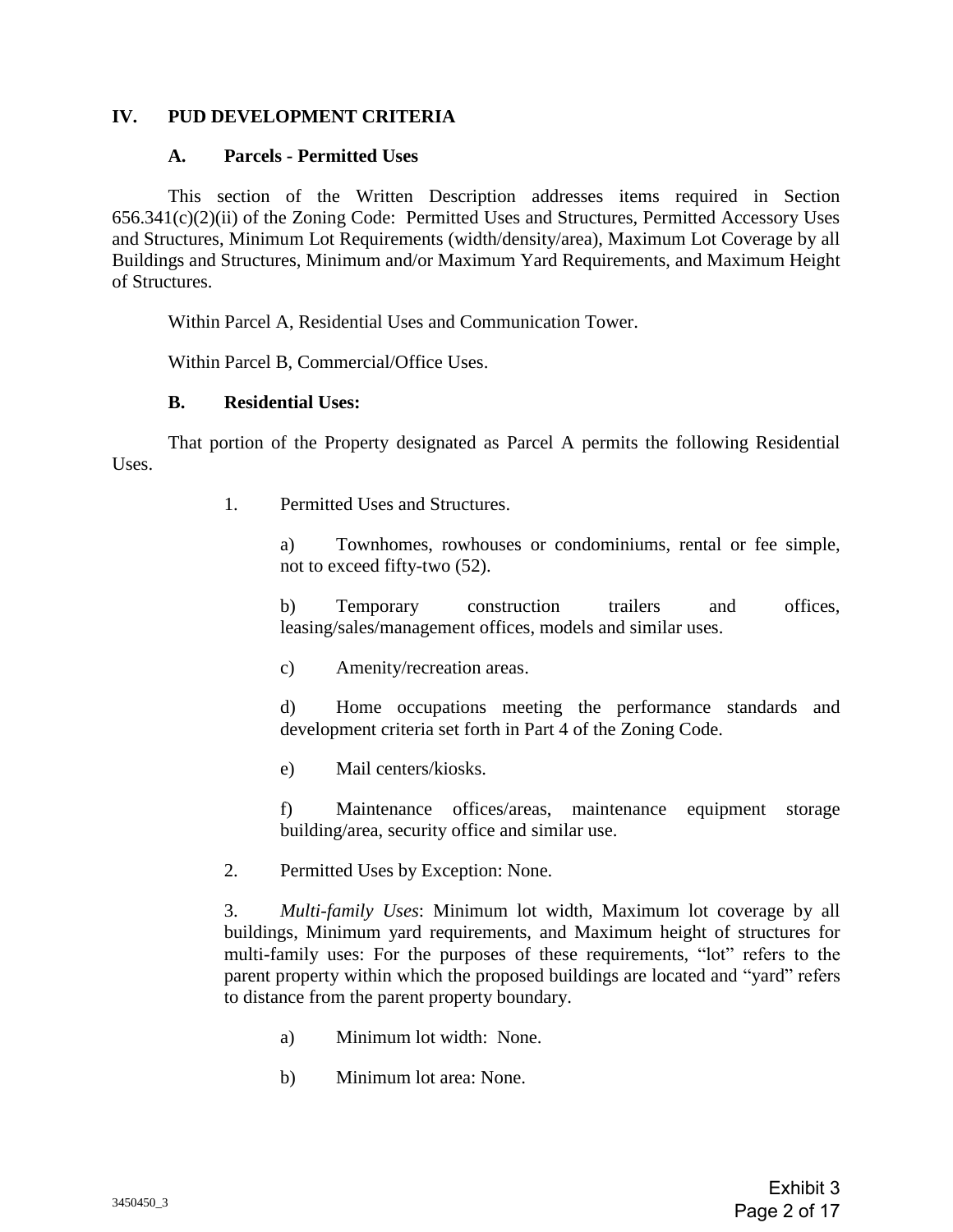c) Maximum lot coverage by all buildings: Seventy (70) percent.

d) Minimum yard requirements. The minimum yard requirements for all structures are:

- (1) Front: Twenty (20) feet.
- (2) Side: Ten (10) feet.
- (3) Rear: Twenty (20) feet.

e) Maximum height of structure: Forty-five (45) feet, provided that the height limitations herein contained do not apply to spires, steeples, crosses, belfries, cupulas, antennas, water tanks, ventilators, chimneys or other appurtenances usually required to be placed above the roof level and not intended for human occupancy.

4. Fee Simple Uses: Minimum lot width, Maximum lot coverage by all buildings, Minimum yard requirements, and Maximum height of structures for fee simple uses:

- a) Minimum lot width: Eighteen (18) feet.
- b) Minimum lot area: 1,980 square feet.
- c) Maximum lot coverage by all buildings: Seventy (70) percent.

d) Minimum yard requirements. The minimum yard requirements for all structures are:

- (1) Front: Twenty (20) feet.
- (2) Side: Zero (0) feet; Ten (10) feet for end units.
- (3) Rear: Twenty (20) feet.

e) Maximum height of structures: Forty-five (45) feet, provided that the height limitations herein contained do not apply to spires, steeples, crosses, belfries, cupulas, antennas, water tanks, ventilators, chimneys or other appurtenances usually required to be placed above the roof level and not intended for human occupancy.

#### **C. Communication Tower Uses:**

That portion of the Property designated as Parcel A permits the following Communication Tower Uses.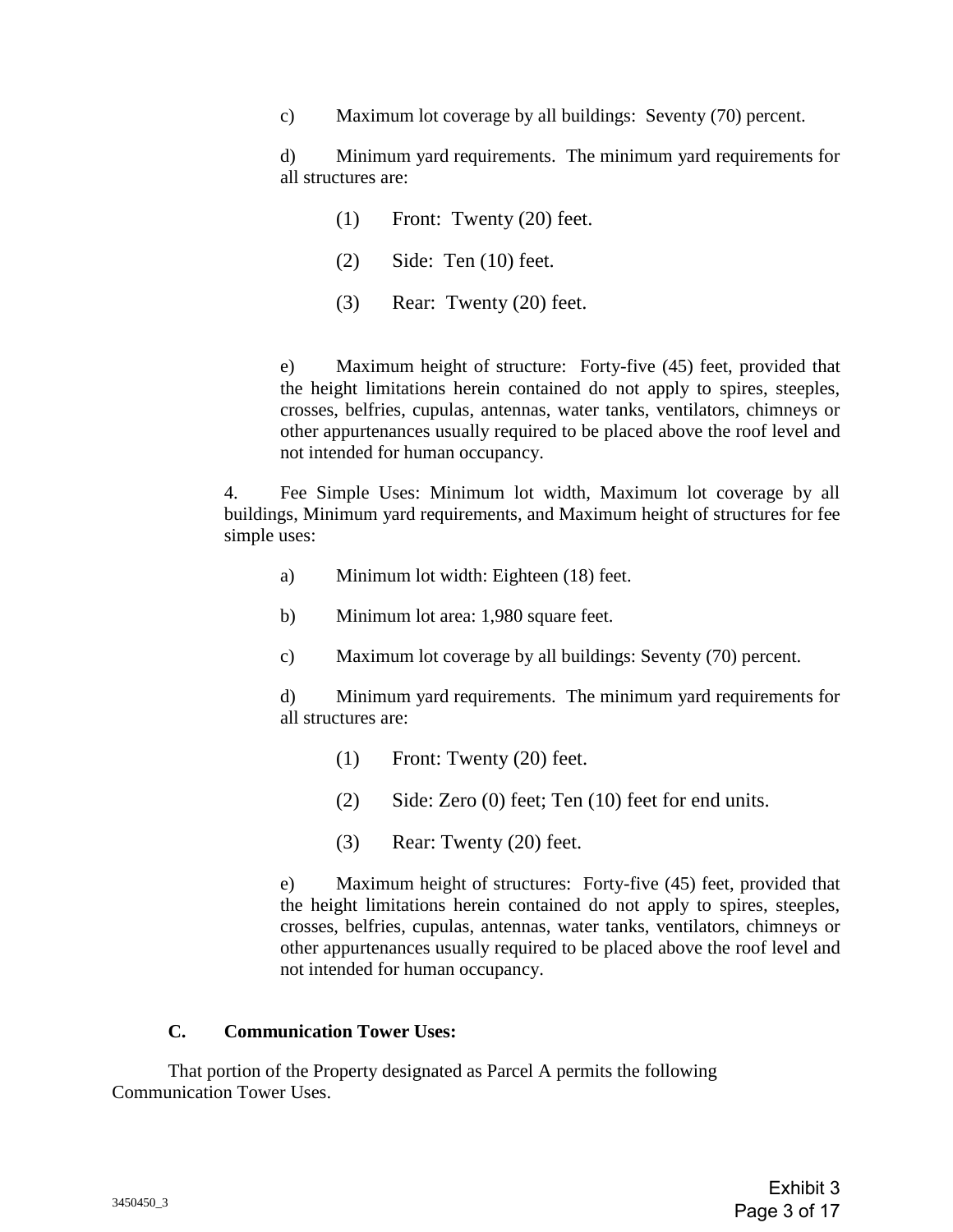1. Permitted Uses and Structures:

a) A camouflaged or Low impact/stealth wireless communication tower, as defined in Section 656.1502 of the Zoning Code; provided, however, the tower meets all of the requirements of Part 15 of Chapter 656 of the Zoning Code and prohibiting all other forms of communication towers.

b) Stormwater, surface water management and flood control improvements, as permitted by the applicable regulatory agencies.

c) Essential services, including water, sewer, gas, telephone, radio, television and electric meeting the performance standards and development criteria set forth in Part 4 of the Zoning Code.

2. Permitted Uses by Exception: None.

3. *Minimum lot width, Maximum lot coverage by all buildings, Minimum yard requirements, and Maximum height of structures for uses*: For the purposes of these requirements, "lot" refers to the parent property within which the proposed buildings are located and "yard" refers to distance from the parent property boundary.

- a) Minimum lot width: None.
- b) Minimum lot area: None.
- c) Maximum lot coverage by all buildings: None.
- d) Minimum yard requirements. None.
- e) Maximum height of structures: None.

#### **D. Commercial/Office Uses.**

That portion of the Property designated as Parcel B permits the following Commercial/Office uses, with a minimum of 8,000 square feet:

- 1. Permitted Uses and Structures:
	- a) Commercial retail sales and service establishments

b) Banks, including drive-thru tellers, savings and loan institutions, and similar uses.

c) Professional and business offices, buildings trades contractors that do not require outside storage or the use of heavy machinery, ditching machines, tractors, bulldozers or other heavy construction equipment and similar uses.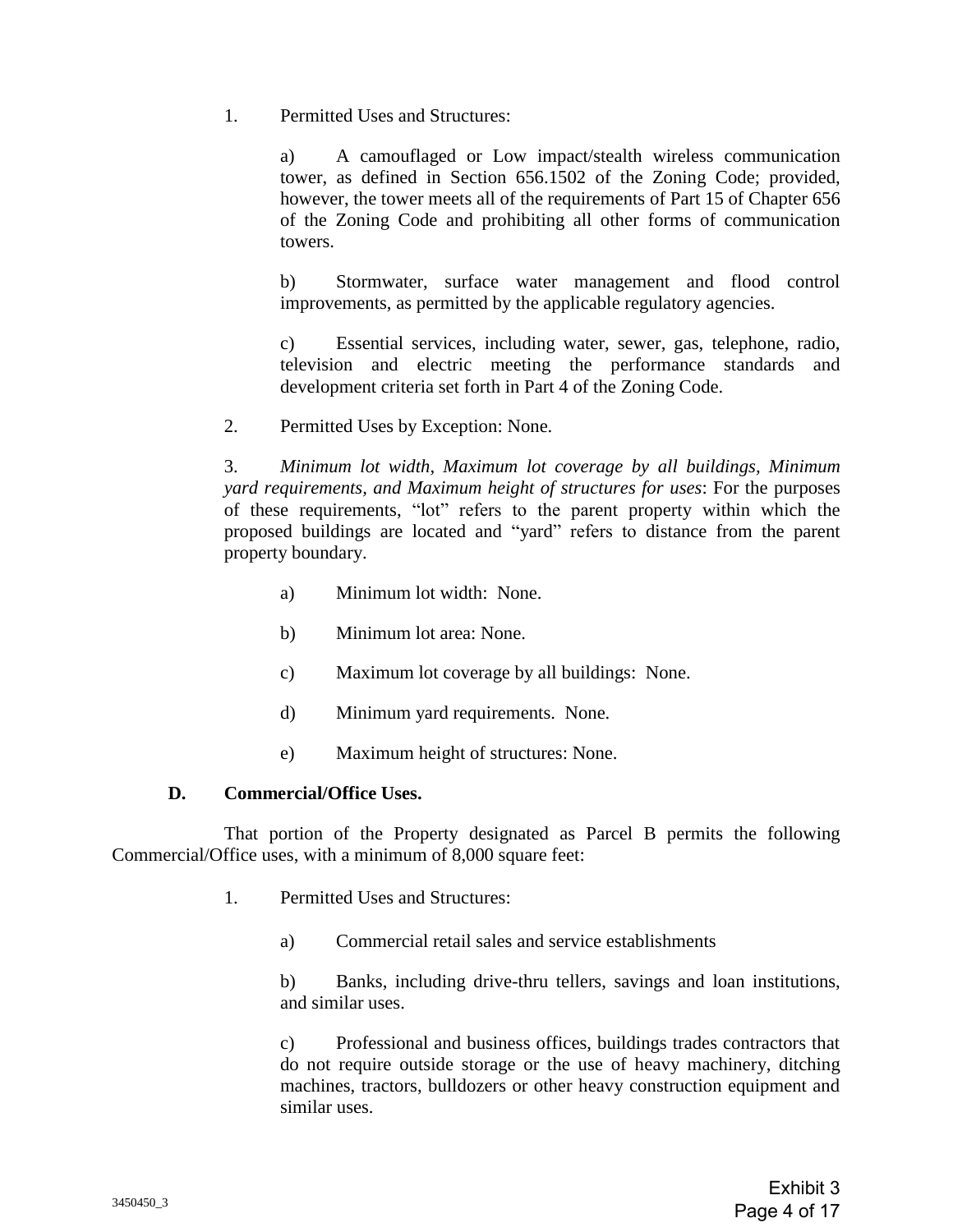d) Hotels and motels.

e) Commercial indoor recreational or entertainment facilities such as bowling alleys, swimming pools, indoor skating rinks, movie theaters, indoor facilities operated by a licensed pari-mutuel permitholder, adult arcade amusement centers operated by a licensed permitholder, game promotions or sweepstakes utilizing electronic equipment, meeting the performance standards and development criteria set forth in Part 4, drawings by chance conducted in connection with the sale of a consumer product or service utilizing electronic equipment, meeting the performance standards and development criteria set forth in Part 4, and similar uses.

f) Art galleries, museums, community centers, dance, art or music studios.

g) Vocational, trade or business schools and similar uses.

h) Day care centers or care centers meeting the performance standards and development criteria set forth in Part 4 of the Zoning Code.

i) Adult Congregate Living Facility (but not group care homes or residential treatment facilities).

j) An establishment or facility which includes the retail sale and service of beer or wine for off-premises consumption or for on-premises conjunction with a restaurant.

k) Retail plant nurseries including outside display, but not on-site mulching or landscape contractors requiring heavy equipment or vehicles in excess of one-ton capacity.

l) Express or parcel delivery offices and similar uses (but not freight or truck terminals).

m) Veterinarians and animal boarding, subject to the performance standards and development criteria set forth in Part 4 of the Zoning Code.

n) Personal property storage establishments meeting the performance development criteria set forth in Part 4 of the Zoning Code.

o) Retail outlets for the sale of used wearing apparel, toys, books, luggage, jewelry, cameras, sporting goods, home furnishings and appliances, furniture and similar uses.

p) Essential services, including water, sewer, gas, telephone, radio, television and electric, meeting the performance standards and development criteria set forth in Part 4 of the Zoning Code.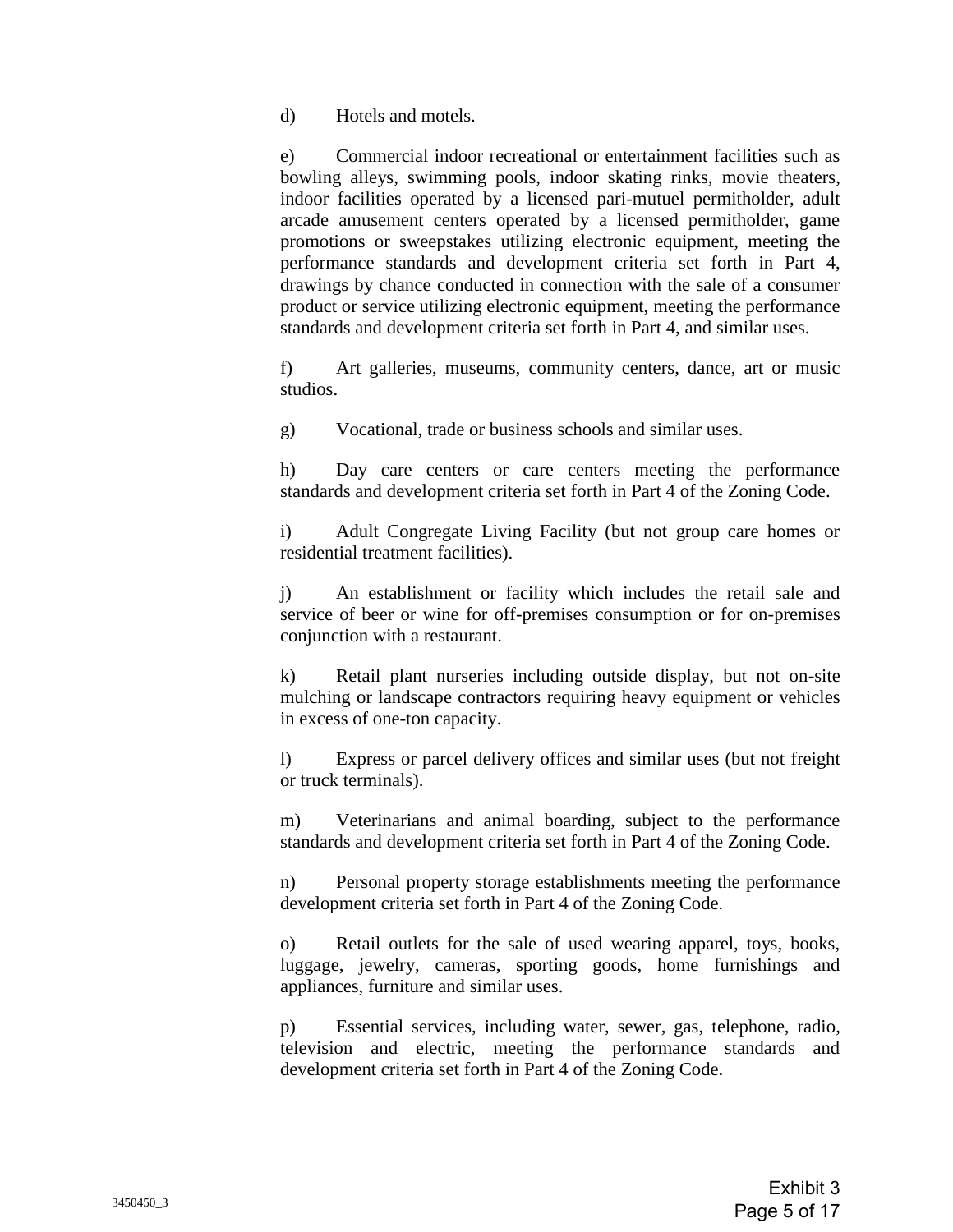q) Churches, including a rectory or similar use.

r) Outside retail sales of holiday items, subject to the performance standards and development criteria set forth in Part 4 of the Zoning Code.

s) Wholesaling or distributorship businesses located within a retail shopping center (but not on an out-parcel or within a stand-alone structure), provided such use is limited to 30 percent of the total gross square footage of the retail shopping center of which the wholesaling use or activity is a part, and further provided there is no warehousing or storage of products not directly associated with the wholesaling or distributorship businesses located on the premises.

t) Assembly of components and light manufacturing when in conjunction with a retail sales or service establishment, conducted without outside storage or display.

u) Textile Recycling Collection Bins meeting the development criteria and performance standards set forth in Part 4, Section 656.421 (Textile Recycling Bins) of the Zoning Code.

2. Permitted Uses by Exception: None.

3. Minimum lot width, Maximum lot coverage by all buildings, Minimum yard requirements, and Maximum height of structures for uses: For the purposes of these requirements, "lot" refers to the parent property within which the proposed buildings are located and "yard" refers to distance from the parent property boundary.

- a) Minimum lot width: None.
- b) Minimum lot area: None.
- c) Maximum lot coverage by all buildings: None.
- d) Minimum yard requirements. None.
- e) Maximum height of structures: None.

#### **E. Accessory Uses and Structures in Parcels A & B:**

Accessory uses and structures, including those set forth in Section 656.403 of the Zoning Code, are permitted if those uses and structures are of the nature customarily incidental and clearly subordinate to a permitted principle use or structure and these uses and structures are located on the same lot (or contiguous lot in the same ownership) as the principle use. Accessory uses shall not involve operations or structures not in keeping with character of the principle use and shall be subject to the following: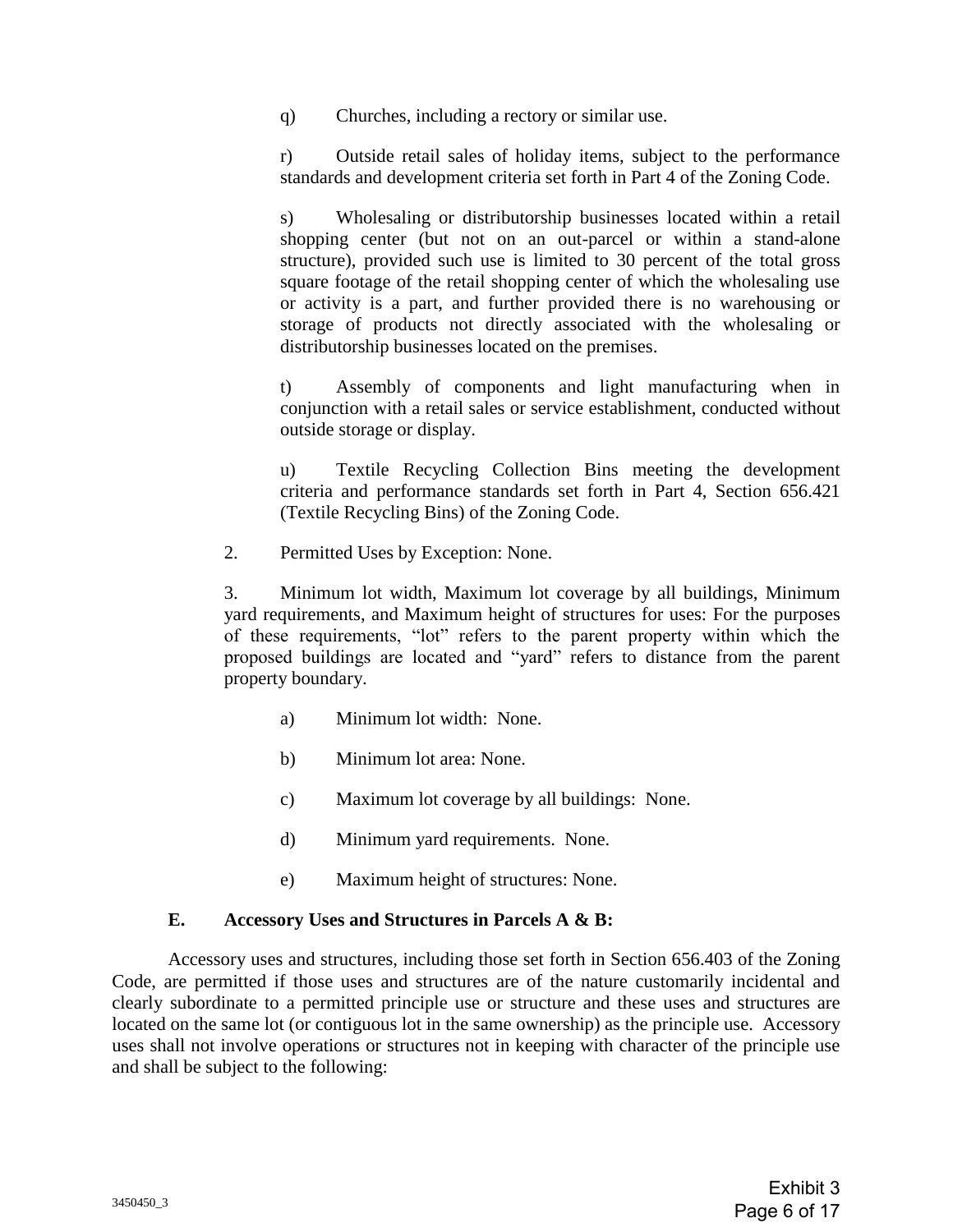1. Accessory uses shall not be located in required front or side yards except as follows:

a) Air conditioning compressors or other equipment designed to serve the main structure may be located in a required yard and may be located not less than two (2) feet from the exterior property line and zero (0) feet from internal lot lines where the side setback is also zero (0).

2. Accessory uses and structures related to Residential uses within the PUD shall include noncommercial greenhouses and plant nurseries, tool houses and garden sheds, garden work centers, children's play areas and play equipment, private barbecue pits and swimming pools, facilities for security guards and caretakers and similar uses or structures which are of a nature not likely to attract visitors in larger number than would normally be expected with regard to a residential use. Any structure under a common roof and meeting all required yards is a principal structure. The maximum height of an accessory structure shall not exceed fifteen (15) feet in all residential developments.

3. Patios and porches related to Residential uses within the PUD, including outdoor dining, terraces, courtyards, or similar exterior structures, shall be permitted for each unit and may be located within the Minimum Setback from the Property Boundary, but shall not be located within five (5) feet of any right-ofway. Screened patios/porches with a structural roof shall be setback at least five (5) feet of any right-of-way.

4. Land clearing and processing of land clearing debris shall be accessory uses in all zoning districts; provided, however, land clearing debris may be processed only in conformity with applicable fire codes and other chapters of the City code to the extent those chapters are applicable.

## **V. OVERALL DEVELOPMENT STANDARDS AND CRITERIA**

## **A. Access/Traffic Circulation**

Access will be provided as shown on the PUD Conceptual Site Plan via Golfside Drive. As shown on the Site Plan, a portion of Golfside Drive will be realigned to serve the development and the adjacent uses. For purposes of access to Parcel B, the Commercial/Office parcel, the access prohibition found in Section 656.408 of the Zoning Code is waived and does not apply to this PUD. The locations and design of the access points, turn/deceleration lanes, and internal driveways as shown on the Site Plan may vary prior to development; provided, however, that the final design of the access point(s), potential connections, and internal drives shall be subject to the review and approval of the Planning and Development Department.

## **B. Recreation/Open Space**

Pursuant to Policy 2.2.5 of the Recreation and Open Space Element of the 2030 Comprehensive Plan, active recreation is not required for the Residential Uses in this project because of the number of units; however, Developer may, at its sole discretion, construct active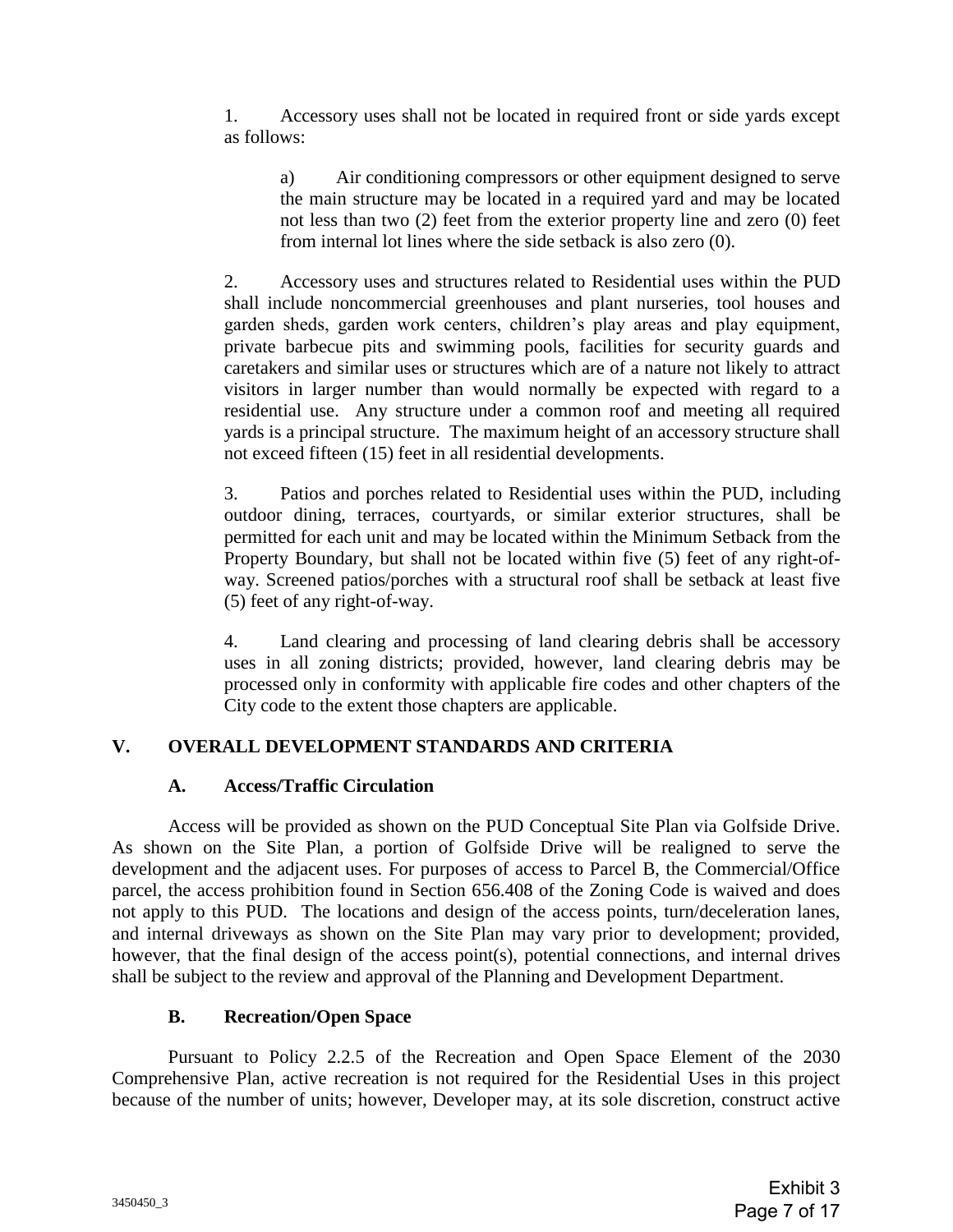and/or passive recreation on the Property.

## **C. Landscaping/Landscaped Buffers**

1. *Landscaping:* Landscaping and tree protection shall be provided in accordance with the City of Jacksonville Zoning Code, with the following additional and superseding provisions. Landscape standards shall be applied within the PUD without regard to property ownership boundaries which may exist.

2. *Northern Property Boundary:* A minimum twenty (20) foot landscaped buffer shall be provided along the northern Property boundary meeting the requirements of Section 656.1216(b) of the Zoning Code. Notwithstanding the foregoing, to the extent that existing vegetation within said buffer area complies with the opacity and tree count provisions of Section 656.1216(b), said existing vegetation may remain as a part of said buffer and in lieu of additional plantings.

## **D. Signage**

1. Identity Monument Signs.

a) One (1) single or double-sided identity monument sign is permitted on Golfside Drive for the Residential Use. The sign may be externally illuminated. The sign may not exceed twelve (12) feet in height and twenty four (24) square feet (each side) in area.

b) One (1) single or double-side identity monument sign is permitted on Golfside Drive for the Commercial/Office Use. The sign may be externally or internally illuminated and may not exceed twelve (12) feet in height and twenty four (24) square feet (each side) in area.

2. Directional Signs.

Directional signs for vehicles (handicapped, deliveries, no parking, directional, etc.) are permitted and shall be designed as a unified package. Directional signs indicating common areas and buildings, etc. are permitted. The design of these signs should reflect the character of the use and may include the project logo and name. For predominately vehicle directional signage, such signs shall be a maximum of four (4) square feet in area per sign face. All Vehicular Control Signs shall meet the requirements of the Manual on Uniform Traffic Control Devices with decorative post(s) and finials.

3. Real Estate and Construction Signs.

Non-illuminated, real estate and construction signs a maximum of twenty four (24) square feet in area and twelve (12) feet in height are permitted.

4. Additional Signage for Parcel B Commercial/Office Use.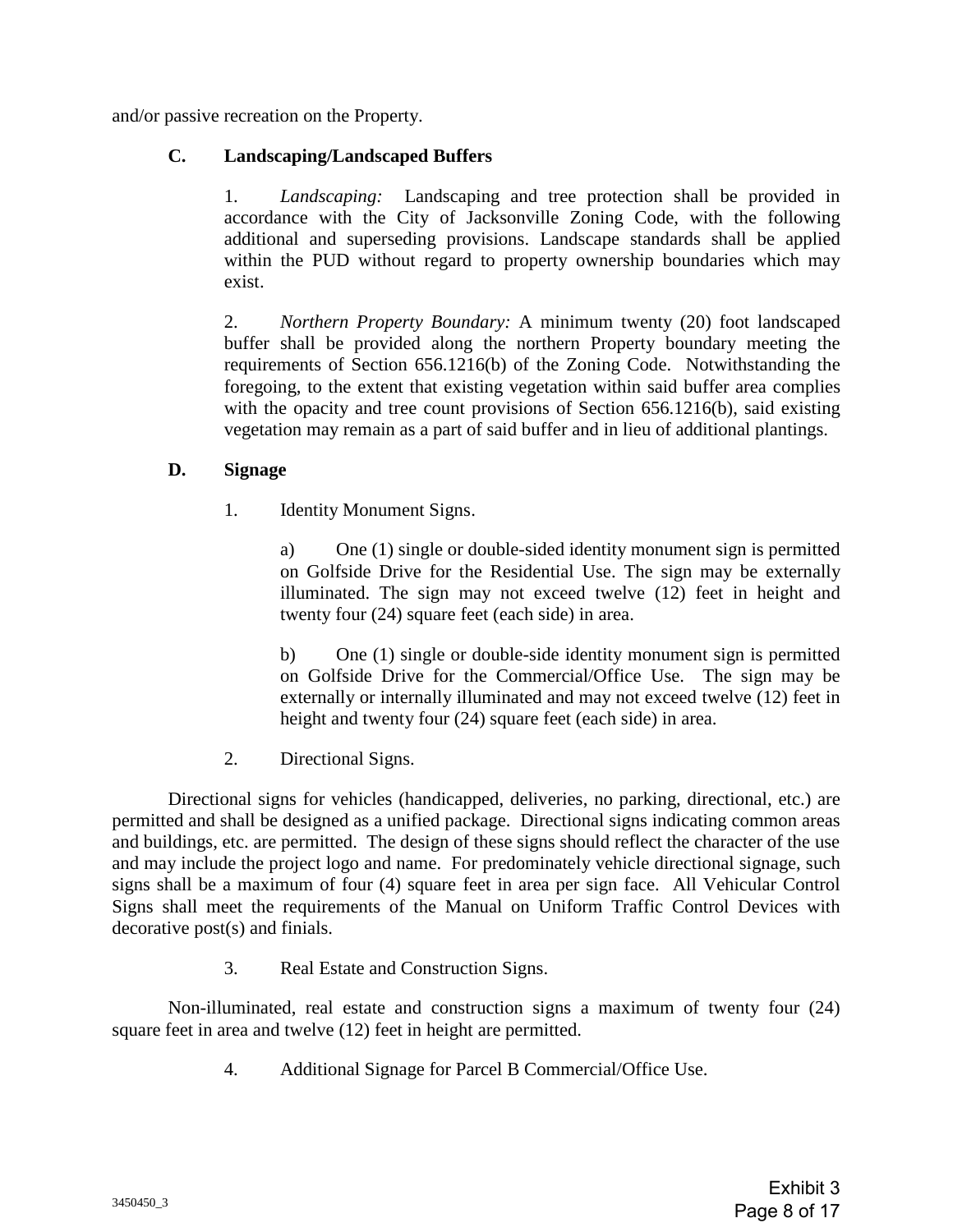a) Wall signs are permitted.

b) One under the canopy sign per occupancy not exceeding a maximum of eight square feet in area is permitted; provided, any square footage utilized for an under the canopy sign shall be subtracted from the allowable square footage that can be utilized for wall signs.

c) A flag containing a business logo or other advertising is permitted; provided, the square footage of any such flag shall not exceed 100 square feet and provided further that the pole upon which such flag is flown shall not exceed the height limitation set forth in Section 656.1303(i)(1) of the Zoning Code. Any flag allowed pursuant to this subsection shall not be illuminated by any means, with the exception of lighting associated with an American flag being flown on the same flag pole.

## **E. Architectural Guidelines.**

Buildings, structures, and signage shall be architecturally compatible.

## **F. Modifications**

Amendment to this approved PUD district may be accomplished through an administrative modification, minor modification, or by filing an application for rezoning as authorized by Section 656.341 of the Zoning Code.

## **G. Parking and Loading Requirements for Vehicles and Bicycles**

Parking and loading will be provided in accordance with Part 6 of the City's Zoning Code, as it may be amended. Parking for bicycles for the Residential Uses will be provided at 0.125 spaces per unit, with a minimum of 2 spaces. Parking for bicycles for the Commercial/Office Uses shall be provided at 1 space per 5,000 square feet with a minimum of 2 spaces.

## **H. Lighting**

Lighting shall be designed and installed so as to prevent glare or excessive light on adjacent property. Additionally, street lights shall be installed along the southside of Golfside Drive.

#### **I. Stormwater Retention**

Stormwater facilities will be constructed in accordance with applicable regulations.

#### **J. Utilities**

The Property is served by JEA.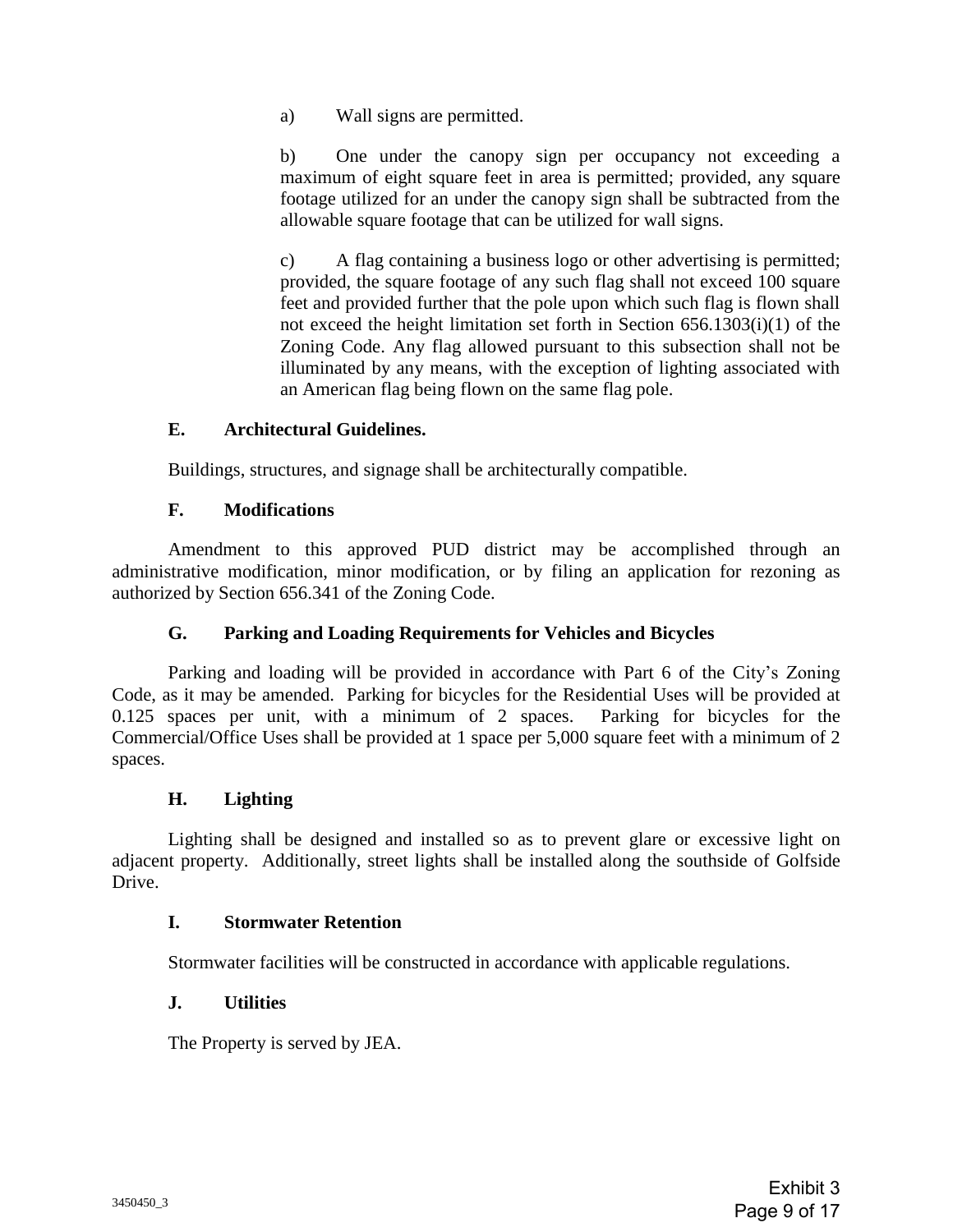#### **VI. PRE-APPLICATION CONFERENCE**

A pre-application conference was held regarding this application on March 5, 2021.

## **VII. JUSTIFICATION FOR THE PUD REZONING**

This PUD allows for infill residential and commercial/office projects that would not otherwise be permitted in a conventional zoning district. Additionally, the proposed residential uses will provide for the addition of more diverse housing products to this area.

## **A. PUD/Difference from Usual Application of Zoning Code (Ordinance 2014- 0062-E)**

The PUD differs from the usual application of the Zoning Code in the following respects: it binds the Applicant and successors to this Written Description and the Site Plan; it provides for site-specific access requirements; it requires an increased buffer along the eastern boundary of the Property; it contains preservation provisions which would otherwise not be required; and, it provides for site-specific signage requirements. Differentiations from the Zoning Code that are capable of being specifically set forth are outlined in the table below.

| <b>Element</b> | <b>Ordinance 2014-0062-E</b>                                                                                                                                                                                                                                                                                                                                                                                                                                                                                                                                                                                                                                                                                                                                                                                                                                        | <b>Proposed PUD</b>                                                                                                                                                                                                                                                                                                                                                                                                                                                                                                                                                                                     | <b>Reasoning</b>                                                                                                                         |
|----------------|---------------------------------------------------------------------------------------------------------------------------------------------------------------------------------------------------------------------------------------------------------------------------------------------------------------------------------------------------------------------------------------------------------------------------------------------------------------------------------------------------------------------------------------------------------------------------------------------------------------------------------------------------------------------------------------------------------------------------------------------------------------------------------------------------------------------------------------------------------------------|---------------------------------------------------------------------------------------------------------------------------------------------------------------------------------------------------------------------------------------------------------------------------------------------------------------------------------------------------------------------------------------------------------------------------------------------------------------------------------------------------------------------------------------------------------------------------------------------------------|------------------------------------------------------------------------------------------------------------------------------------------|
| <b>Uses</b>    | 1. Commercial retail sales and service<br>establishments<br>2. Banks, including drive-thru tellers, credit<br>unions and similar uses.<br>3. Professional and business offices, including<br>medical and dental or chiropractic offices,<br>but not clinics or hospitals<br>4. Libraries, art galleries, museums, dance,<br>art, photography, or music studios and<br>theaters for stage performances, but not<br>motion picture theaters.<br>5. Express or parcel delivery offices and<br>similar uses, but not freight terminals.<br>6. Veterinarians and animal boarding that do<br>not require outside housing or boarding's of<br>animals, subject to the preference standards<br>and development criteria set forth in Part 4 of                                                                                                                              | Residential Permitted Uses and Structures.<br>Townhomes,<br>rowhouses<br>a)<br><b>or</b><br>condominiums, rental or fee simple, not to<br>exceed fifty-two (52).<br>Temporary construction trailers<br>b)<br>offices.<br>leasing/sales/management<br>and<br>offices, models and similar uses.<br>Amenity/recreation areas.<br>$\mathbf{c}$<br>Home occupations meeting the<br>d)<br>performance standards and development<br>criteria set forth in Part 4 of the Zoning Code.                                                                                                                           | To permit a mix of residential,<br>commercial, office and communication<br>tower uses not currently permitted<br>under the existing PUD. |
|                | the Zoning Code.<br>7. Retail outlets for the sale of used wearing<br>apparel, not to exceed 2,500 rentable square<br>feet.<br>8. Essential services, including water, sewer,<br>gas, telephone, radio, television and electric,<br>meeting the performance standards and<br>development criteria set forth in Part 4 of the<br>Zoning Code.<br>9. Multi-family<br>residential<br>$(RMD-D)$<br>vertically integrated with a permitted use on<br>the ground floor.<br>10. Restaurants with the outside sale and<br>service of food, meeting the performance<br>standards and development criteria set forth<br>in Part 4 of the Zoning Code.<br>11. Service establishments such as barber<br>shops, beauty shops, shoe repair shops as<br>defined in the Zoning Code definition of<br>"neighborhood<br>retail<br>service"<br>and<br>establishments.<br>12. Day care. | Mail centers/kiosks.<br>e)<br>f)<br>Maintenance<br>offices/areas,<br>maintenance<br>equipment<br>storage<br>building/area, security office and similar use.<br>Communication Tower Permitted Uses and<br>Structures:<br>camouflaged<br>a)<br>A<br>Low<br><b>or</b><br>impact/stealth<br>wireless<br>communication<br>tower, as defined in Section 656.1502 of the<br>Zoning Code; provided, however, the tower<br>meets all of the requirements of Part 15 of<br>Chapter 656 of the Zoning Code and<br>prohibiting all other forms of communication<br>towers.<br>surface<br>b)<br>Stormwater,<br>water |                                                                                                                                          |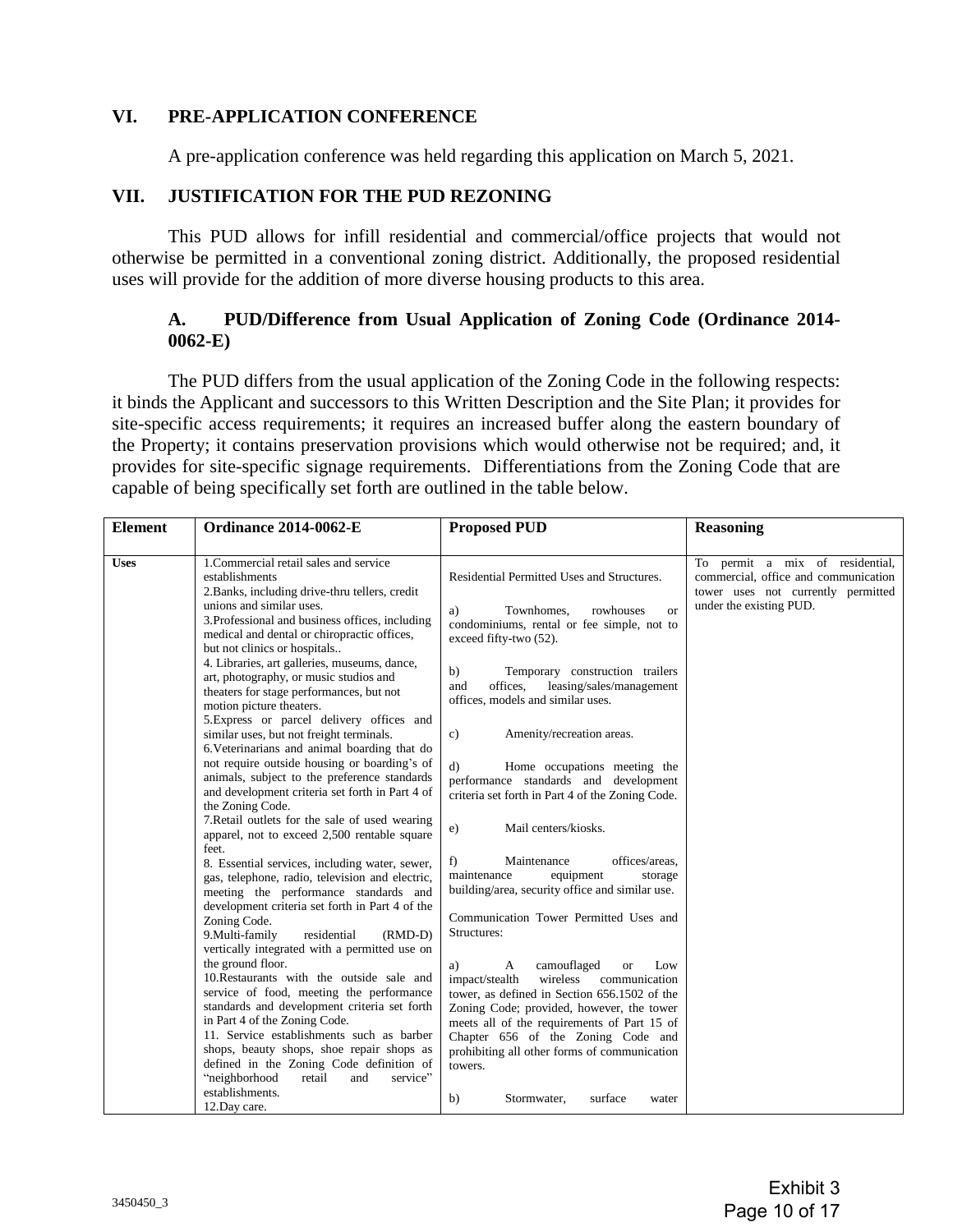| 13. Churches<br>14.Multifamily | flood<br>management<br>and<br>control<br>improvements, as permitted by the applicable<br>regulatory agencies.                                                                                                                                                                                                                                                                                                                                                                                                                                                                                                                                                                                                 |  |
|--------------------------------|---------------------------------------------------------------------------------------------------------------------------------------------------------------------------------------------------------------------------------------------------------------------------------------------------------------------------------------------------------------------------------------------------------------------------------------------------------------------------------------------------------------------------------------------------------------------------------------------------------------------------------------------------------------------------------------------------------------|--|
|                                | services,<br>c)<br>Essential<br>including<br>water, sewer, gas, telephone, radio, television<br>and electric meeting the performance<br>standards and development criteria set forth<br>in Part 4 of the Zoning Code.                                                                                                                                                                                                                                                                                                                                                                                                                                                                                         |  |
|                                | Commercial Permitted Uses and Structures:                                                                                                                                                                                                                                                                                                                                                                                                                                                                                                                                                                                                                                                                     |  |
|                                | Commercial retail sales and<br>a)<br>service establishments                                                                                                                                                                                                                                                                                                                                                                                                                                                                                                                                                                                                                                                   |  |
|                                | b)<br>Banks,<br>including<br>drive-thru<br>tellers, savings and loan institutions, and<br>similar uses.                                                                                                                                                                                                                                                                                                                                                                                                                                                                                                                                                                                                       |  |
|                                | Professional and business offices,<br>c)<br>buildings trades contractors that do not<br>require outside storage or the use of heavy<br>machinery, ditching machines, tractors,<br>bulldozers or other heavy construction<br>equipment and similar uses.                                                                                                                                                                                                                                                                                                                                                                                                                                                       |  |
|                                | Hotels and motels.<br>d)                                                                                                                                                                                                                                                                                                                                                                                                                                                                                                                                                                                                                                                                                      |  |
|                                | Commercial indoor recreational or<br>e)<br>entertainment facilities such as bowling<br>alleys, swimming pools, indoor skating rinks,<br>movie theaters, indoor facilities operated by a<br>licensed pari-mutuel permitholder, adult<br>arcade amusement centers operated by a<br>licensed permitholder, game promotions or<br>sweepstakes utilizing electronic equipment,<br>meeting the performance standards and<br>development criteria set forth in Part 4,<br>drawings by chance conducted in connection<br>with the sale of a consumer product or<br>service utilizing electronic equipment,<br>meeting the performance standards and<br>development criteria set forth in Part 4, and<br>similar uses. |  |
|                                | f)<br>galleries,<br>Art<br>museums,<br>community centers, dance, art or music<br>studios.                                                                                                                                                                                                                                                                                                                                                                                                                                                                                                                                                                                                                     |  |
|                                | Vocational, trade or business<br>g)<br>schools and similar uses.                                                                                                                                                                                                                                                                                                                                                                                                                                                                                                                                                                                                                                              |  |
|                                | Day care centers or care centers<br>h)<br>meeting the performance standards and<br>development criteria set forth in Part 4 of the<br>Zoning Code.                                                                                                                                                                                                                                                                                                                                                                                                                                                                                                                                                            |  |
|                                | Adult Congregate Living Facility<br>$\mathbf{i}$<br>(but not group care homes or residential<br>treatment facilities).                                                                                                                                                                                                                                                                                                                                                                                                                                                                                                                                                                                        |  |
|                                | An establishment or facility which<br>$\mathbf{j}$<br>includes the retail sale and service of beer or<br>wine for off-premises consumption or for on-<br>premises conjunction with a restaurant.                                                                                                                                                                                                                                                                                                                                                                                                                                                                                                              |  |
|                                | Retail plant nurseries including<br>$\bf{k}$                                                                                                                                                                                                                                                                                                                                                                                                                                                                                                                                                                                                                                                                  |  |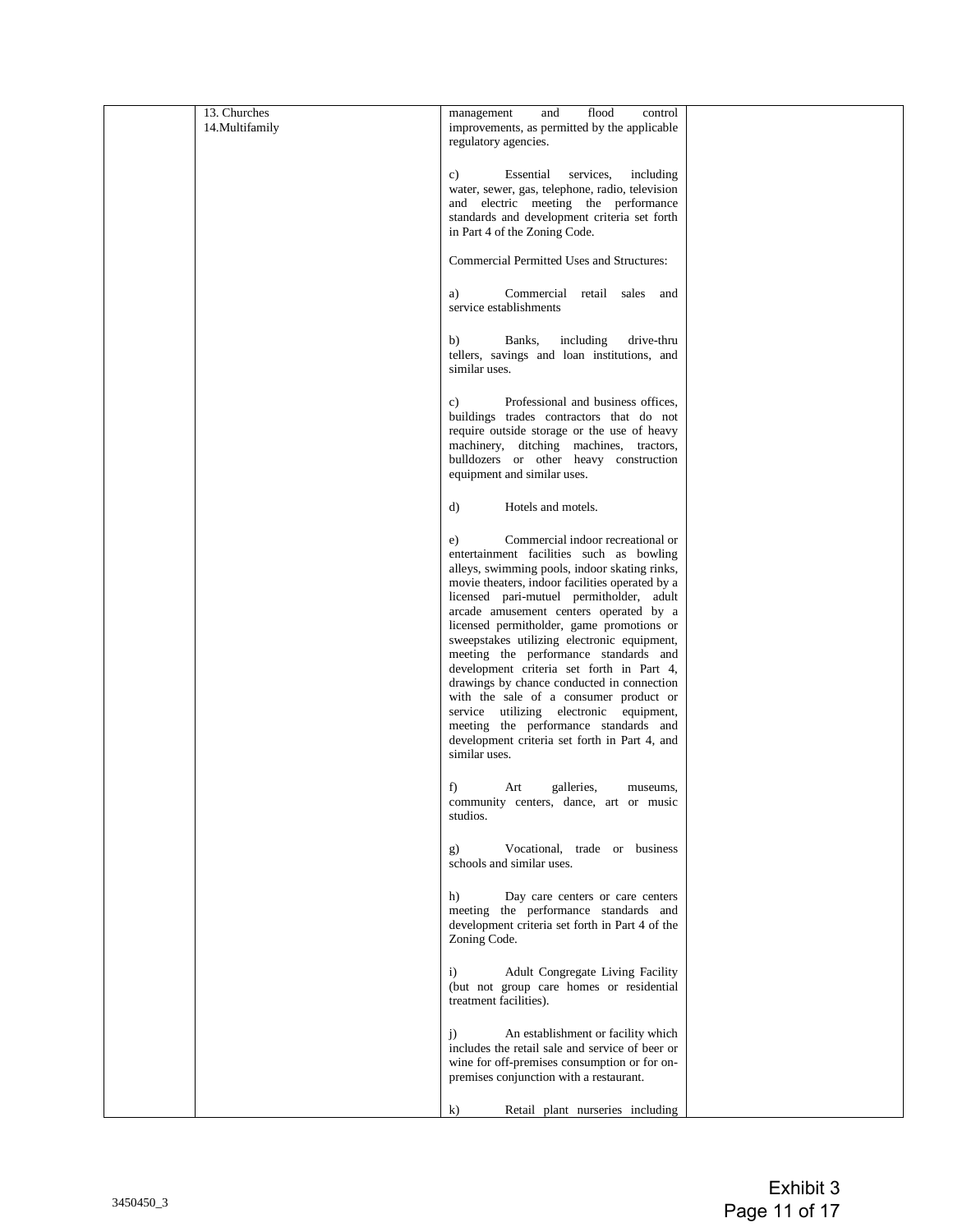|                                                             |                         | outside display, but not on-site mulching or<br>landscape contractors requiring<br>heavy<br>equipment or vehicles in excess of one-ton<br>capacity.                                                                                                                                                                                                                                                                                                                                                                        |                                                                                                                 |
|-------------------------------------------------------------|-------------------------|----------------------------------------------------------------------------------------------------------------------------------------------------------------------------------------------------------------------------------------------------------------------------------------------------------------------------------------------------------------------------------------------------------------------------------------------------------------------------------------------------------------------------|-----------------------------------------------------------------------------------------------------------------|
|                                                             |                         | Express or parcel delivery offices<br>$\bf{D}$<br>and similar uses (but not freight or truck<br>terminals).                                                                                                                                                                                                                                                                                                                                                                                                                |                                                                                                                 |
|                                                             |                         | Veterinarians<br>animal<br>and<br>m)<br>boarding, subject to the performance<br>standards and development criteria set forth<br>in Part 4 of the Zoning Code.                                                                                                                                                                                                                                                                                                                                                              |                                                                                                                 |
|                                                             |                         | Personal<br>n)<br>property<br>storage<br>establishments meeting the performance<br>development criteria set forth in Part 4 of the<br>Zoning Code.                                                                                                                                                                                                                                                                                                                                                                         |                                                                                                                 |
|                                                             |                         | Retail outlets for the sale of used<br>O)<br>wearing apparel, toys, books, luggage,<br>jewelry, cameras, sporting goods, home<br>furnishings and appliances, furniture and<br>similar uses.                                                                                                                                                                                                                                                                                                                                |                                                                                                                 |
|                                                             |                         | Essential<br>services,<br>including<br>p)<br>water, sewer, gas, telephone, radio, television<br>and electric, meeting the performance<br>standards and development criteria set forth<br>in Part 4 of the Zoning Code.                                                                                                                                                                                                                                                                                                     |                                                                                                                 |
|                                                             |                         | Churches, including a rectory or<br>q)<br>similar use.                                                                                                                                                                                                                                                                                                                                                                                                                                                                     |                                                                                                                 |
|                                                             |                         | Outside retail sales of holiday<br>r)<br>items, subject to the performance standards<br>and development criteria set forth in Part 4 of<br>the Zoning Code.                                                                                                                                                                                                                                                                                                                                                                |                                                                                                                 |
|                                                             |                         | Wholesaling or distributorship<br>S)<br>businesses located within a retail shopping<br>center (but not on an out-parcel or within a<br>stand-alone structure), provided such use is<br>limited to 30 percent of the total gross square<br>footage of the retail shopping center of which<br>the wholesaling use or activity is a part, and<br>further provided there is no warehousing or<br>storage of products not directly associated<br>with the wholesaling or distributorship<br>businesses located on the premises. |                                                                                                                 |
|                                                             |                         | t)<br>Assembly of components and<br>light manufacturing when in conjunction with<br>a retail sales or service establishment,<br>conducted without outside storage or display.                                                                                                                                                                                                                                                                                                                                              |                                                                                                                 |
|                                                             |                         | Textile Recycling Collection Bins<br>u)<br>the development criteria and<br>meeting<br>performance standards set forth in Part 4,<br>Section 656.421 (Textile Recycling Bins) of<br>the Zoning Code.                                                                                                                                                                                                                                                                                                                        |                                                                                                                 |
| <b>Accessory</b><br><b>Uses</b><br>and<br><b>Structures</b> | As provided in §656.403 | Accessory uses and structures, including<br>those set forth in Section 656.403 of the<br>Zoning Code, are permitted if those uses and<br>structures are of the nature customarily<br>incidental and clearly subordinate to a<br>permitted principle use or structure and these                                                                                                                                                                                                                                             | To permit accessory uses and structures<br>typically permitted with residential,<br>commercial and office uses. |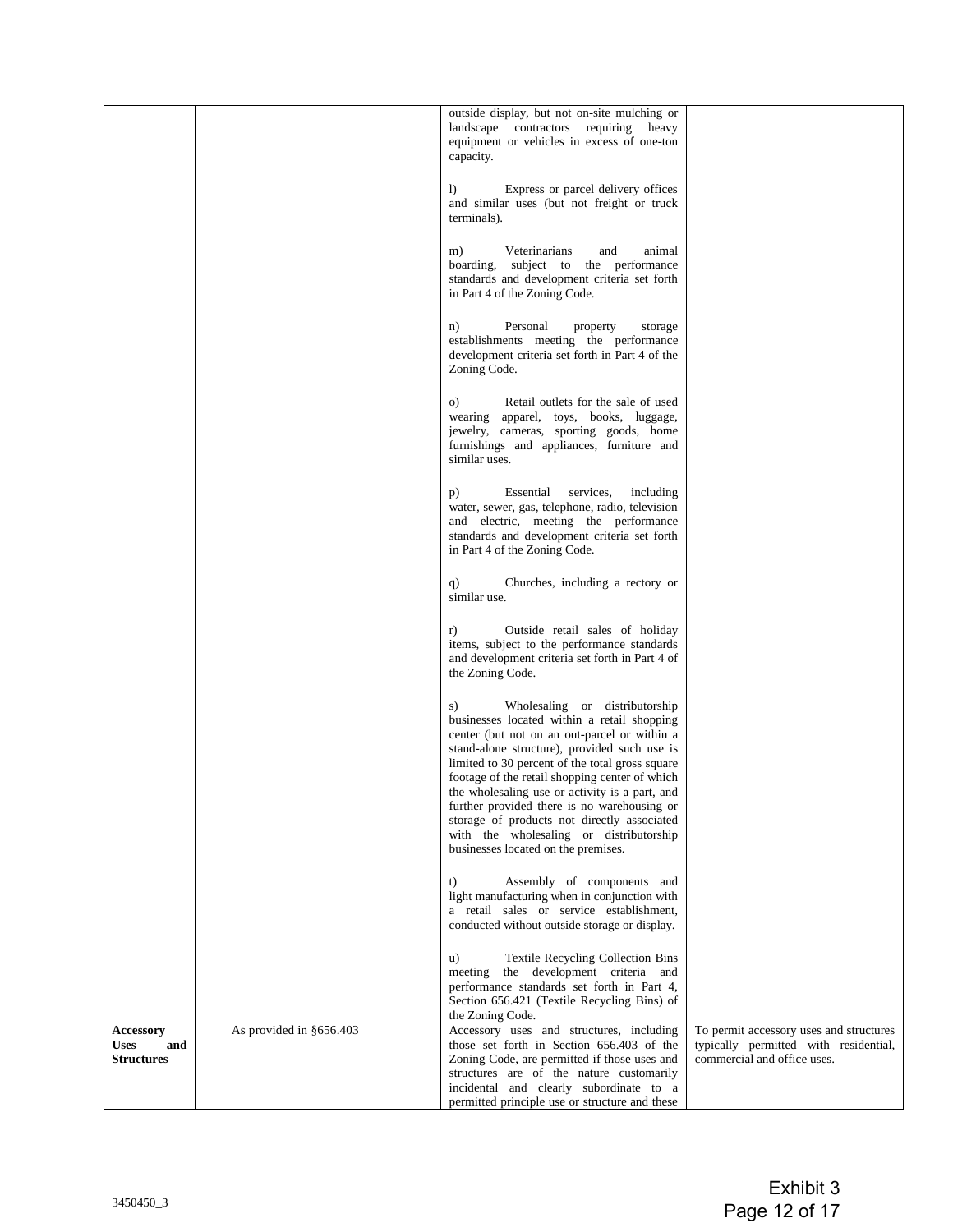|                            |                                                                                | uses and structures are located on the same<br>lot (or contiguous lot in the same ownership)<br>as the principle use. Accessory uses shall not<br>involve operations or structures not in<br>keeping with character of the principle use<br>and shall be subject to the following:                                                                                                                                                                                                                                                                                                                                                                                                                                                                                  |                                                                 |
|----------------------------|--------------------------------------------------------------------------------|---------------------------------------------------------------------------------------------------------------------------------------------------------------------------------------------------------------------------------------------------------------------------------------------------------------------------------------------------------------------------------------------------------------------------------------------------------------------------------------------------------------------------------------------------------------------------------------------------------------------------------------------------------------------------------------------------------------------------------------------------------------------|-----------------------------------------------------------------|
|                            |                                                                                | 1.<br>Accessory uses shall not be<br>located in required front or side yards except<br>as follows:                                                                                                                                                                                                                                                                                                                                                                                                                                                                                                                                                                                                                                                                  |                                                                 |
|                            |                                                                                | Air conditioning compressors or other<br>equipment designed to serve the main<br>structure may be located in a required yard<br>and may be located not less than two (2) feet<br>from the exterior property line and zero $(0)$<br>feet from internal lot lines where the side<br>setback is also zero (0).                                                                                                                                                                                                                                                                                                                                                                                                                                                         |                                                                 |
|                            |                                                                                | 2.<br>Accessory uses and structures<br>related to Residential uses within the PUD<br>shall include noncommercial greenhouses<br>and plant nurseries, tool houses and garden<br>sheds, garden work centers, children's play<br>areas and play equipment, private barbecue<br>pits and swimming pools, facilities for<br>security guards and caretakers and similar<br>uses or structures which are of a nature not<br>likely to attract visitors in larger number than<br>would normally be expected with regard to a<br>residential use. Any structure under a<br>common roof and meeting all required yards<br>is a principal structure. The maximum height<br>of an accessory structure shall not exceed<br>fifteen (15) feet in all residential<br>developments. |                                                                 |
|                            |                                                                                | 3.<br>Patios and porches related to<br>Residential uses within the PUD, including<br>outdoor dining, terraces, courtyards, or<br>similar exterior structures, shall be permitted<br>for each unit and may be located within the<br>Minimum Setback from the Property<br>Boundary, but shall not be located within five<br>(5) feet of any right-of-way. Screened<br>patios/porches with a structural roof shall be<br>setback at least five (5) feet of any right-of-<br>way.                                                                                                                                                                                                                                                                                       |                                                                 |
|                            |                                                                                | 4.<br>Land clearing and processing of<br>land clearing debris shall be accessory uses in<br>all zoning districts; provided, however, land<br>clearing debris may be processed only in<br>conformity with applicable fire codes and<br>other chapters of the City code to the extent<br>those chapters are applicable.                                                                                                                                                                                                                                                                                                                                                                                                                                               |                                                                 |
| Lot<br><b>Requirements</b> | Minimum lot area: Commercial 0: Multi-<br>family 6,000 s.f.                    | Multi-family Uses: Minimum lot width,<br>Maximum lot coverage by all buildings,                                                                                                                                                                                                                                                                                                                                                                                                                                                                                                                                                                                                                                                                                     | To revise the lot requirements to reflect<br>the proposed uses. |
|                            | Minimum lot width: Commercial 0; Multi-<br>family 60 ft                        | Minimum yard requirements, and<br>Maximum height of structures for multi-                                                                                                                                                                                                                                                                                                                                                                                                                                                                                                                                                                                                                                                                                           |                                                                 |
|                            | Maximum lot coverage: Commercial 0;                                            | family uses: For the purposes of these<br>requirements, "lot" refers to the parent                                                                                                                                                                                                                                                                                                                                                                                                                                                                                                                                                                                                                                                                                  |                                                                 |
|                            | Multi-family 50%<br>Minimum front yard: Commercial 10;<br>Multi-family 20 feet | property within which the proposed<br>buildings are located and "yard" refers to                                                                                                                                                                                                                                                                                                                                                                                                                                                                                                                                                                                                                                                                                    |                                                                 |
|                            | Minimum side yard: Commercial 0;<br>Multi-family 10 feet                       | distance from the parent property boundary.                                                                                                                                                                                                                                                                                                                                                                                                                                                                                                                                                                                                                                                                                                                         |                                                                 |
|                            | Minimum rear yard: Commercial 10;                                              | Minimum lot width: None.<br>a)                                                                                                                                                                                                                                                                                                                                                                                                                                                                                                                                                                                                                                                                                                                                      |                                                                 |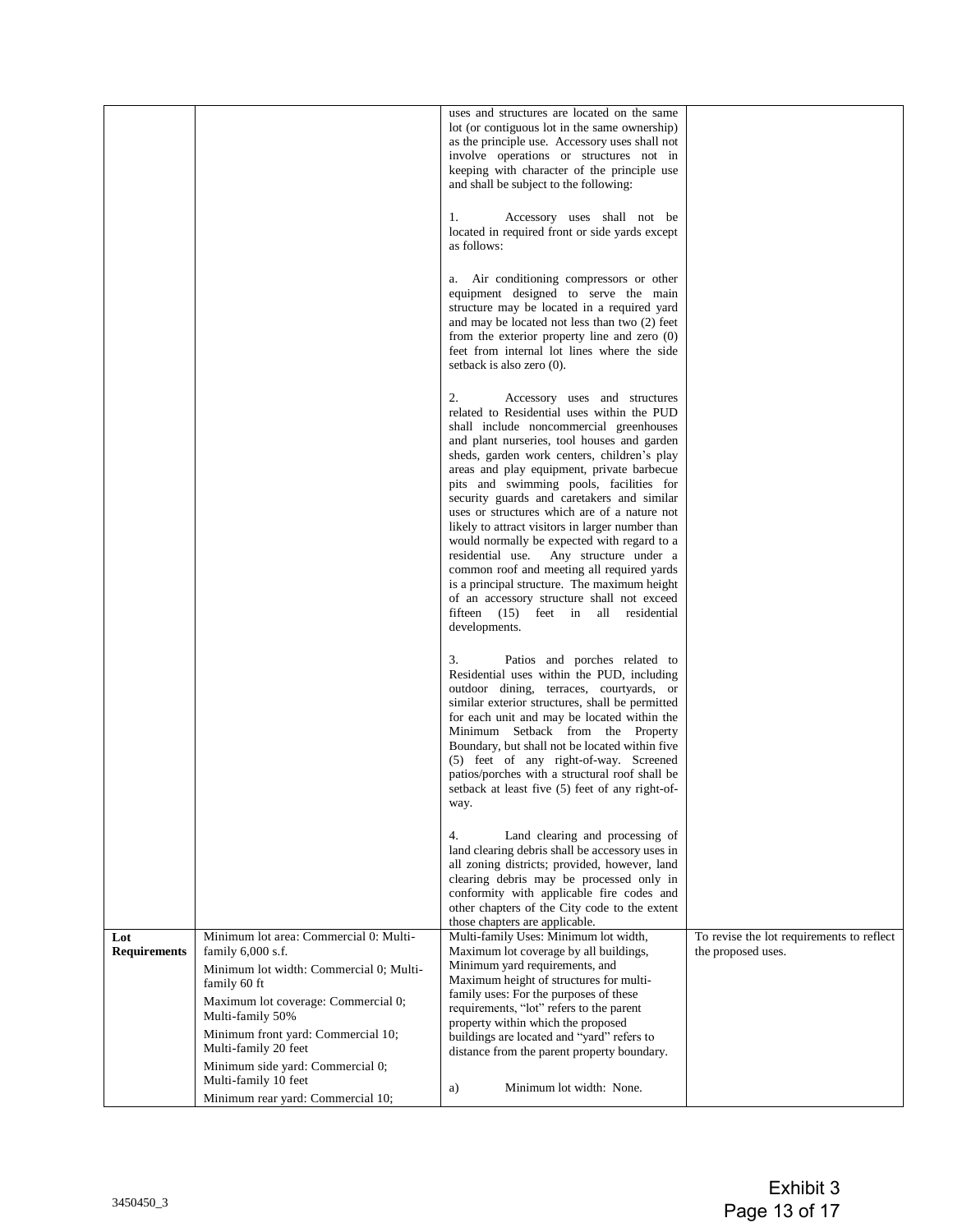| Multi-family 20 feet                |                                                                                                                                                                                                                                                                                                                                                                |  |
|-------------------------------------|----------------------------------------------------------------------------------------------------------------------------------------------------------------------------------------------------------------------------------------------------------------------------------------------------------------------------------------------------------------|--|
| Maximum height of structures:       | Minimum lot area: None.<br>b)                                                                                                                                                                                                                                                                                                                                  |  |
| Commercial 65; Multi-family 25 feet |                                                                                                                                                                                                                                                                                                                                                                |  |
|                                     | c)<br>Maximum lot coverage by all<br>buildings: Seventy (70) percent.                                                                                                                                                                                                                                                                                          |  |
|                                     | $\mathbf{d}$<br>Minimum yard requirements.<br>The minimum yard requirements for all<br>structures are:                                                                                                                                                                                                                                                         |  |
|                                     | Front: Twenty (20) feet.<br>(1)                                                                                                                                                                                                                                                                                                                                |  |
|                                     | (2)<br>Side: Ten (10) feet.                                                                                                                                                                                                                                                                                                                                    |  |
|                                     | Rear: Twenty (20) feet.<br>(3)                                                                                                                                                                                                                                                                                                                                 |  |
|                                     | Maximum height of structure:<br>e)<br>Forty-five (45) feet, provided that the<br>height limitations herein contained do not<br>apply to spires, steeples, crosses, belfries,<br>cupulas, antennas, water tanks, ventilators,<br>chimneys or other appurtenances usually<br>required to be placed above the roof level<br>and not intended for human occupancy. |  |
|                                     | Fee Simple Uses: Minimum lot width,<br>Maximum lot coverage by all buildings,<br>Minimum yard requirements, and<br>Maximum height of structures for fee<br>simple uses:                                                                                                                                                                                        |  |
|                                     | Minimum lot width: Eighteen<br>a)<br>$(18)$ feet.                                                                                                                                                                                                                                                                                                              |  |
|                                     | b)<br>Minimum lot area: 1,980 square<br>feet.                                                                                                                                                                                                                                                                                                                  |  |
|                                     | Maximum lot coverage by all<br>c)<br>buildings: Seventy (70) percent.                                                                                                                                                                                                                                                                                          |  |
|                                     | Minimum yard requirements.<br>d)<br>The minimum yard requirements for all<br>structures are:                                                                                                                                                                                                                                                                   |  |
|                                     | Front: Twenty (20) feet.<br>(1)                                                                                                                                                                                                                                                                                                                                |  |
|                                     | (2)<br>Side: Zero (0) feet; Ten (10) feet<br>for end units.                                                                                                                                                                                                                                                                                                    |  |
|                                     | Rear: Twenty (20) feet.<br>(3)                                                                                                                                                                                                                                                                                                                                 |  |
|                                     | Communication Towers and<br>Commercial/Office Uses:                                                                                                                                                                                                                                                                                                            |  |
|                                     | Minimum lot width: None.<br>a)                                                                                                                                                                                                                                                                                                                                 |  |
|                                     | Minimum lot area: None.<br>b)                                                                                                                                                                                                                                                                                                                                  |  |
|                                     | Maximum lot coverage by all<br>c)<br>buildings: None.                                                                                                                                                                                                                                                                                                          |  |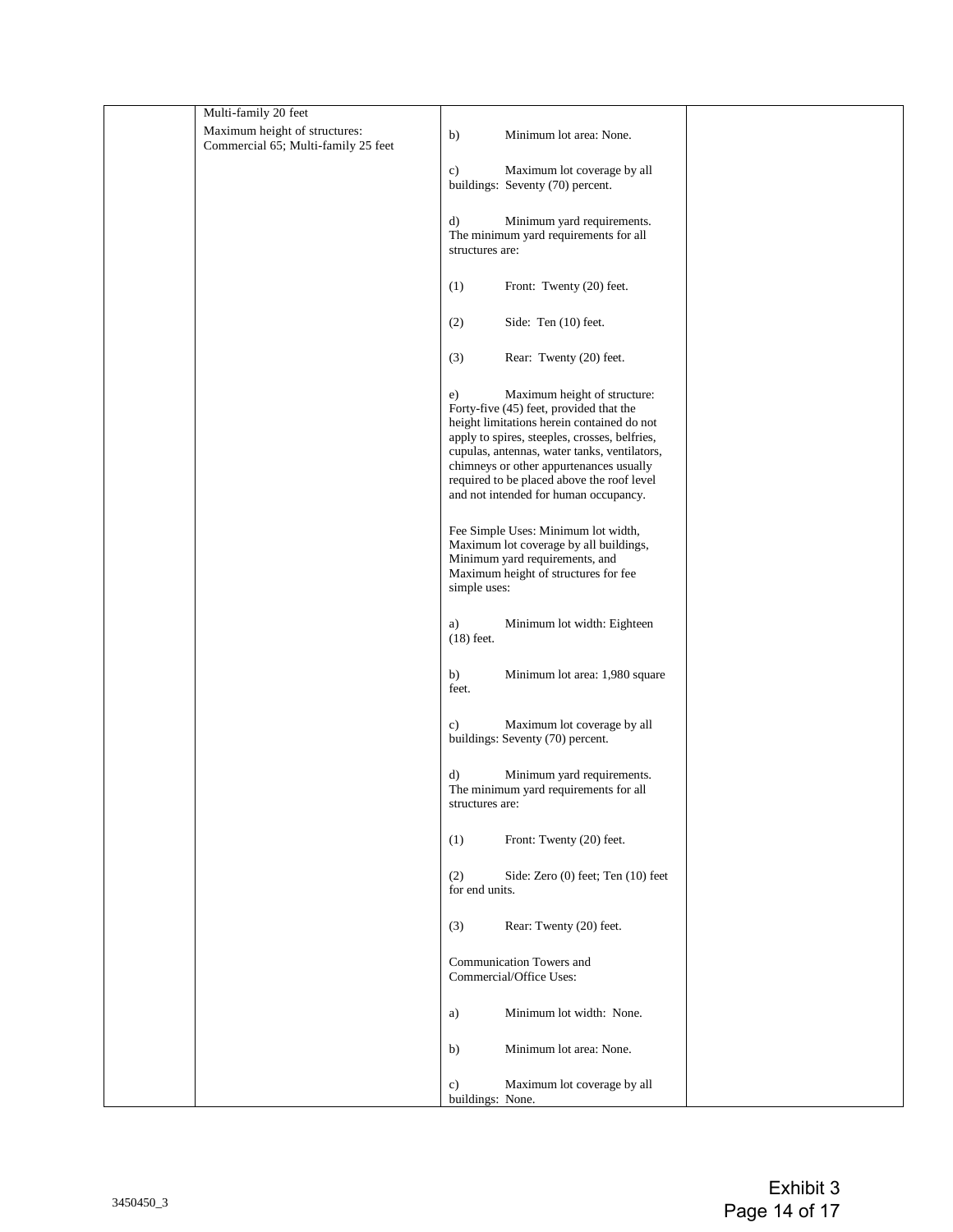|                                         |                                                                                                                                                                                                                                                                                                                                                                                                                                                                                                                                                                                                                                                                                                                                                                                                                                                                                                                                                                                                                                                                                                             | d)<br>Minimum yard requirements.<br>None.                                                                                                                                                                                                                                                                                                                                                                                                                                                                                                                                                                                                                                                                                                                                                                                                                                                                                                                                                                                                                                                                               |                                                                                                                                                                          |
|-----------------------------------------|-------------------------------------------------------------------------------------------------------------------------------------------------------------------------------------------------------------------------------------------------------------------------------------------------------------------------------------------------------------------------------------------------------------------------------------------------------------------------------------------------------------------------------------------------------------------------------------------------------------------------------------------------------------------------------------------------------------------------------------------------------------------------------------------------------------------------------------------------------------------------------------------------------------------------------------------------------------------------------------------------------------------------------------------------------------------------------------------------------------|-------------------------------------------------------------------------------------------------------------------------------------------------------------------------------------------------------------------------------------------------------------------------------------------------------------------------------------------------------------------------------------------------------------------------------------------------------------------------------------------------------------------------------------------------------------------------------------------------------------------------------------------------------------------------------------------------------------------------------------------------------------------------------------------------------------------------------------------------------------------------------------------------------------------------------------------------------------------------------------------------------------------------------------------------------------------------------------------------------------------------|--------------------------------------------------------------------------------------------------------------------------------------------------------------------------|
|                                         |                                                                                                                                                                                                                                                                                                                                                                                                                                                                                                                                                                                                                                                                                                                                                                                                                                                                                                                                                                                                                                                                                                             | Maximum height of structures:<br>e)<br>None.                                                                                                                                                                                                                                                                                                                                                                                                                                                                                                                                                                                                                                                                                                                                                                                                                                                                                                                                                                                                                                                                            |                                                                                                                                                                          |
| <b>Recreation/</b><br><b>Open Space</b> | Not addressed.                                                                                                                                                                                                                                                                                                                                                                                                                                                                                                                                                                                                                                                                                                                                                                                                                                                                                                                                                                                                                                                                                              | Pursuant to Policy 2.2.5 of the Recreation<br>and Open Space Element of the 2030<br>Comprehensive Plan, active recreation is<br>not required for the Residential Uses in this<br>project because of the number of units;<br>however, Developer may, at its sole<br>discretion, construct active and/or passive<br>recreation on the Property.                                                                                                                                                                                                                                                                                                                                                                                                                                                                                                                                                                                                                                                                                                                                                                           | The revised provision provides the<br>developer and/or future HOA with the<br>ability to construct active and/or<br>passive recreation on the Property in<br>the future. |
| <b>Buffers</b>                          | The Property shall be developed in<br>accordance with Part 12 Landscape<br>Regulations of the Zoning Code.                                                                                                                                                                                                                                                                                                                                                                                                                                                                                                                                                                                                                                                                                                                                                                                                                                                                                                                                                                                                  | Landscaping: Landscaping and<br>1.<br>tree protection shall be provided in<br>accordance with the City of Jacksonville<br>Zoning Code, with the following additional<br>and superseding provisions. Landscape<br>standards shall be applied within the PUD<br>without regard to property ownership<br>boundaries which may exist.<br>2.<br>Northern Property Boundary: A<br>minimum twenty (20) foot landscaped<br>buffer shall be provided along the northern<br>Property boundary meeting the<br>requirements of Section 656.1216(b) of the<br>Zoning Code. Notwithstanding the<br>foregoing, to the extent that existing<br>vegetation within said buffer area complies<br>with the opacity and tree count provisions<br>of Section 656.1216(b), said existing<br>vegetation may remain as a part of said<br>buffer and in lieu of additional plantings.                                                                                                                                                                                                                                                             | The proposed PUD provides additional<br>buffering along the northern Property<br>boundary.                                                                               |
| <b>Signage</b>                          | Commercial:                                                                                                                                                                                                                                                                                                                                                                                                                                                                                                                                                                                                                                                                                                                                                                                                                                                                                                                                                                                                                                                                                                 | Identity Monument Signs.<br>1.                                                                                                                                                                                                                                                                                                                                                                                                                                                                                                                                                                                                                                                                                                                                                                                                                                                                                                                                                                                                                                                                                          | To provide for a cohesive signage plan<br>which anticipates both residential and                                                                                         |
|                                         | One $(1)$ double faced or two $(2)$ single faced<br>signs not to exceed twenty-four (24) square<br>feet in area and twelve (12) feet in height for<br>each structure up to 10 signs.<br>One (1) street frontage sign of one hundred<br>(105) square feet in area is permitted. Such<br>freestanding signs shall be of a monument<br>style or as otherwise approved by the<br>Planning and Development Department, not<br>to exceed fifteen (15) feet in height, and shall<br>have architectural elements and design<br>consistent with the buildings with which they<br>are associated.<br>Wall signs not to exceed ten percent (10%) of<br>the square footage of the occupancy frontage<br>of the building abutting a public right-of-way<br>are permitted.<br>under-the-canopy<br>(1)<br>sign<br>One<br>per<br>occupancy, not exceeding a maximum of<br>eight (8) square feet in area per sign, is<br>permitted, provided that any square footage<br>used for an under-the-canopy sign shall be<br>subtracted from the maximum allowable<br>square footage for wall signs on the building<br>in question. | a)<br>One (1) single or double-sided<br>identity monument sign is permitted on<br>Golfside Drive for the Residential Use. The<br>sign may be externally illuminated. The<br>sign may not exceed twelve (12) feet in<br>height and twenty four (24) square feet<br>(each side) in area.<br>One (1) single or double-side<br>b)<br>identity monument sign is permitted on<br>Golfside Drive for the Commercial/Office<br>Use. The sign may be externally or<br>internally illuminated and may not exceed<br>twelve (12) feet in height and twenty four<br>(24) square feet (each side) in area.<br>2.<br>Directional Signs.<br>Directional signs for vehicles<br>(handicapped, deliveries, no parking,<br>directional, etc.) are permitted and shall be<br>designed as a unified package. Directional<br>signs indicating common areas and<br>buildings, etc. are permitted. The design of<br>these signs should reflect the character of<br>the use and may include the project logo<br>and name. For predominately vehicle<br>directional signage, such signs shall be a<br>maximum of four (4) square feet in area per | commercial uses.                                                                                                                                                         |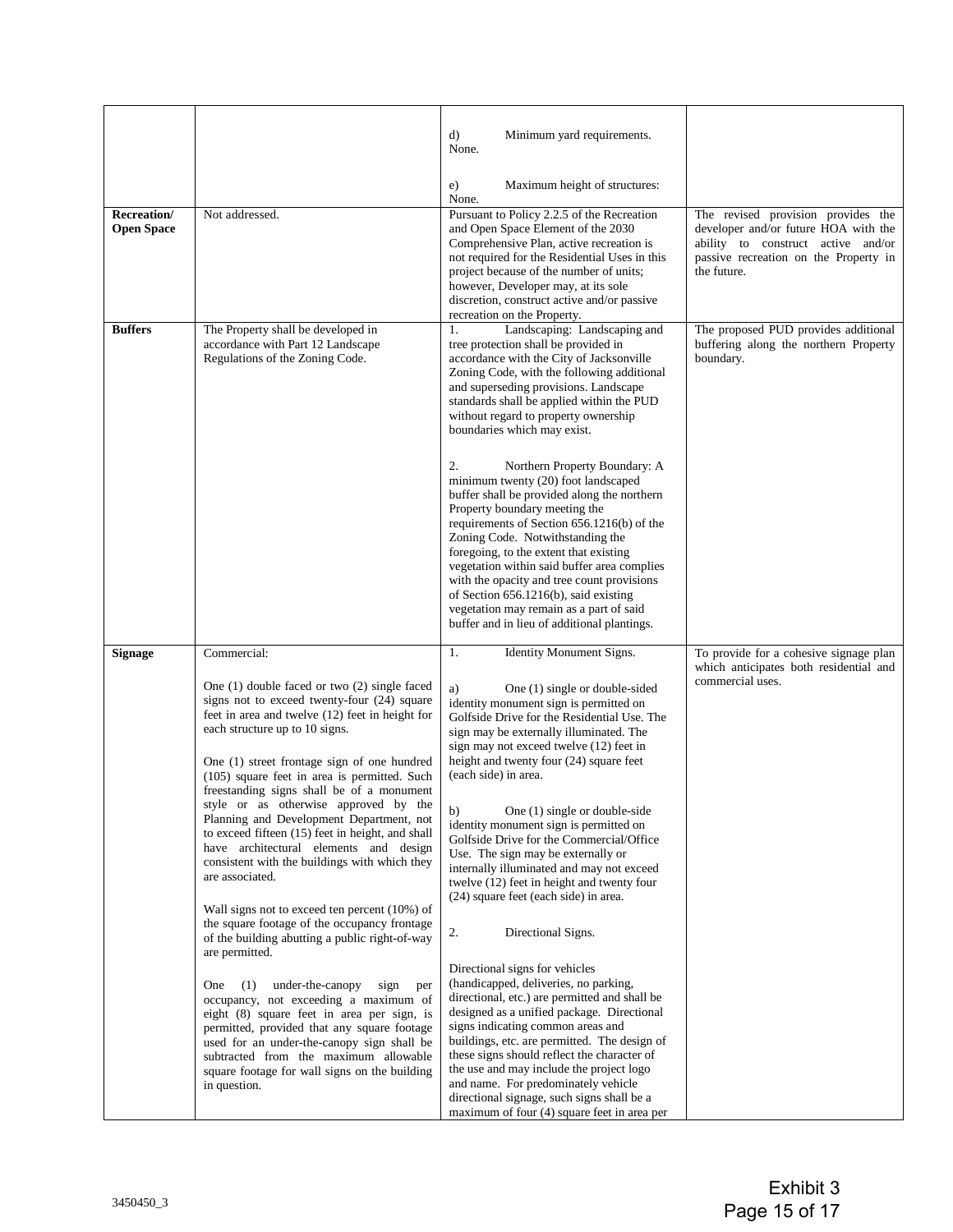|                                          | Multifamily Use<br>Directional signs shall not exceed four (4)<br>square feet.                                                                                                                                                                                                                                                                                                                               | sign face. All Vehicular Control Signs<br>shall meet the requirements of the Manual<br>on Uniform Traffic Control Devices with<br>decorative post(s) and finials.                                                                                                                                                                                                                                                                                                                                                                                      |                                                   |
|------------------------------------------|--------------------------------------------------------------------------------------------------------------------------------------------------------------------------------------------------------------------------------------------------------------------------------------------------------------------------------------------------------------------------------------------------------------|--------------------------------------------------------------------------------------------------------------------------------------------------------------------------------------------------------------------------------------------------------------------------------------------------------------------------------------------------------------------------------------------------------------------------------------------------------------------------------------------------------------------------------------------------------|---------------------------------------------------|
|                                          |                                                                                                                                                                                                                                                                                                                                                                                                              | 3.<br>Real Estate and Construction<br>Signs.                                                                                                                                                                                                                                                                                                                                                                                                                                                                                                           |                                                   |
|                                          |                                                                                                                                                                                                                                                                                                                                                                                                              | Non-illuminated, real estate and<br>construction signs a maximum of twenty<br>four (24) square feet in area and twelve<br>(12) feet in height are permitted.                                                                                                                                                                                                                                                                                                                                                                                           |                                                   |
|                                          |                                                                                                                                                                                                                                                                                                                                                                                                              | Additional Signage for Parcel B<br>4.<br>Commercial/Office Use.                                                                                                                                                                                                                                                                                                                                                                                                                                                                                        |                                                   |
|                                          |                                                                                                                                                                                                                                                                                                                                                                                                              | Wall signs are permitted.<br>a)                                                                                                                                                                                                                                                                                                                                                                                                                                                                                                                        |                                                   |
|                                          |                                                                                                                                                                                                                                                                                                                                                                                                              | b)<br>One under the canopy sign per<br>occupancy not exceeding a maximum of<br>eight square feet in area is permitted;<br>provided, any square footage utilized for an<br>under the canopy sign shall be subtracted<br>from the allowable square footage that can<br>be utilized for wall signs.                                                                                                                                                                                                                                                       |                                                   |
|                                          |                                                                                                                                                                                                                                                                                                                                                                                                              | A flag containing a business<br>c)<br>logo or other advertising is permitted;<br>provided, the square footage of any such<br>flag shall not exceed 100 square feet and<br>provided further that the pole upon which<br>such flag is flown shall not exceed the<br>height limitation set forth in Section<br>$656.1303(i)(1)$ of the Zoning Code. Any<br>flag allowed pursuant to this subsection<br>shall not be illuminated by any means, with<br>the exception of lighting associated with an<br>American flag being flown on the same<br>flag pole. |                                                   |
| Architectural<br><b>Guidelines</b>       | Not addressed.                                                                                                                                                                                                                                                                                                                                                                                               | Buildings, structures, and signage shall be<br>architecturally compatible.                                                                                                                                                                                                                                                                                                                                                                                                                                                                             | To provide for internal compatibility.            |
| Access/<br>Traffic<br><b>Circulation</b> | Section 656.408: Except for purposes of<br>ingress and egress to an existing use upon<br>property which does not abut a street, no<br>land shall be used for a driveway or access<br>purposes to land which is not within the<br>same zoning districts as follows:<br>(a) Land in an AGR, RR and RLD District<br>shall not be used for driveway access to<br>land not within an AGR, RR and RLD<br>district. | Access will be provided as shown on the<br>PUD Conceptual Site Plan via Golfside<br>Drive. As shown on the Site Plan, a portion<br>of Golfside Drive will be realigned to serve<br>the development and the adjacent uses. For<br>purposes of access to Parcel B, the<br>Commercial/Office parcel, the access<br>prohibition found in Section 656.408 of the<br>Zoning Code is waived and does not apply<br>to this PUD. The locations and design of<br>the access points, turn/deceleration lanes,<br>and internal driveways as shown on the Site      | To provide for a cohesive plan of<br>development. |
|                                          | (b) Land in a residential district or AGR<br>District shall not be used as driveway<br>access to land in a commercial or<br>industrial district.                                                                                                                                                                                                                                                             | Plan may vary prior to development;<br>provided, however, that the final design of<br>the access point(s), potential connections,<br>and internal drives shall be subject to the<br>review and approval of the Planning and<br>Development Department.                                                                                                                                                                                                                                                                                                 |                                                   |

# **VIII. NAMES OF DEVELOPMENT TEAM**

Owner/Developer: D.R. Horton, Inc. - Jacksonville